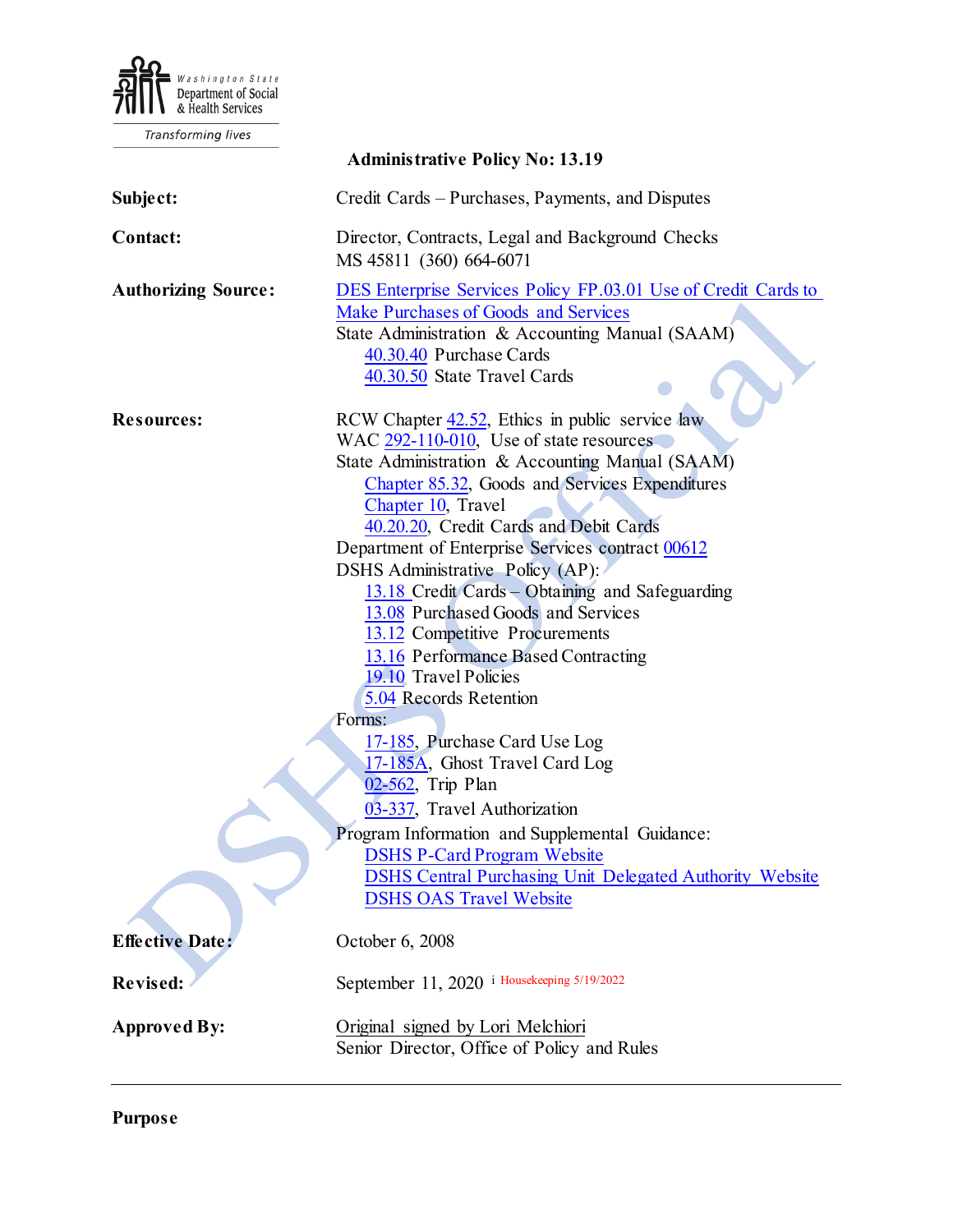Administrative Policy No. 13.19 September 11, 2020 Page 2

This policy establishes Department of Social and Health Services (DSHS) guidance for the use of credit cards.

### **Scope**

This policy applies to all DSHS employees who use, monitor, or manage credit cards.

This policy does not apply to the use of fuel cards.

For policies and information on how to obtain and safeguard credit cards, see DSHS Admin Policy [13.18.](http://one.dshs.wa.lcl/Policies/Administrative/DSHS-AP-13-18.pdf)

#### **Definitions**

**Access online** means the website the card company provides DSHS employees to manage and monitor DSHS credit cards.

**Account manager** is the individual the assistant secretary (or designee) assigns the responsibility for monitoring the appropriate use and timely payment of the credit card managing account.

**Card company** is the vendor(s) Department of Enterprise Services (DES) authorizes to issue credit cards to DSHS.

**Card custodian** is the individual the account manager assigns the responsibility for safeguarding the credit card(s) and account number(s).

**Card user** is a DSHS employee granted access to the credit card to make a payment.

**Contractor** is any person, business, non-profit, or government entity who provides services to DSHS under a contractual agreement and not as an employee of DSHS.

**Credit card** is an account issued through the card company that entitles the holder to pay for goods and services using the DSHS line of credit. The account may be a plastic card or a ghost card (a letter from the card company with the account information, instead of an actual card). DSHS uses a variety of credit card types including purchase cards, department travel cards, combo cards (purchasing + travel), and custom cards (cards with MCC templates designed to meet specific program needs).

**Credit card log** refers to DSHS Forms [17-185](http://forms.dshs.wa.lcl/formDetails.aspx?ID=9161) *Purchase Card Use Log,* [17-185A,](http://forms.dshs.wa.lcl/formDetails.aspx?ID=31029) *Ghost Travel Card Log,* or similar internally developed document used to track credit card use during the billing cycle. Logs may be electronic or paper, depending on the business environment.

**Dispute** is a transaction that DSHS initiated, where something has gone wrong and the merchant refuses to remedy it. Examples include duplicate charges for the same transaction, non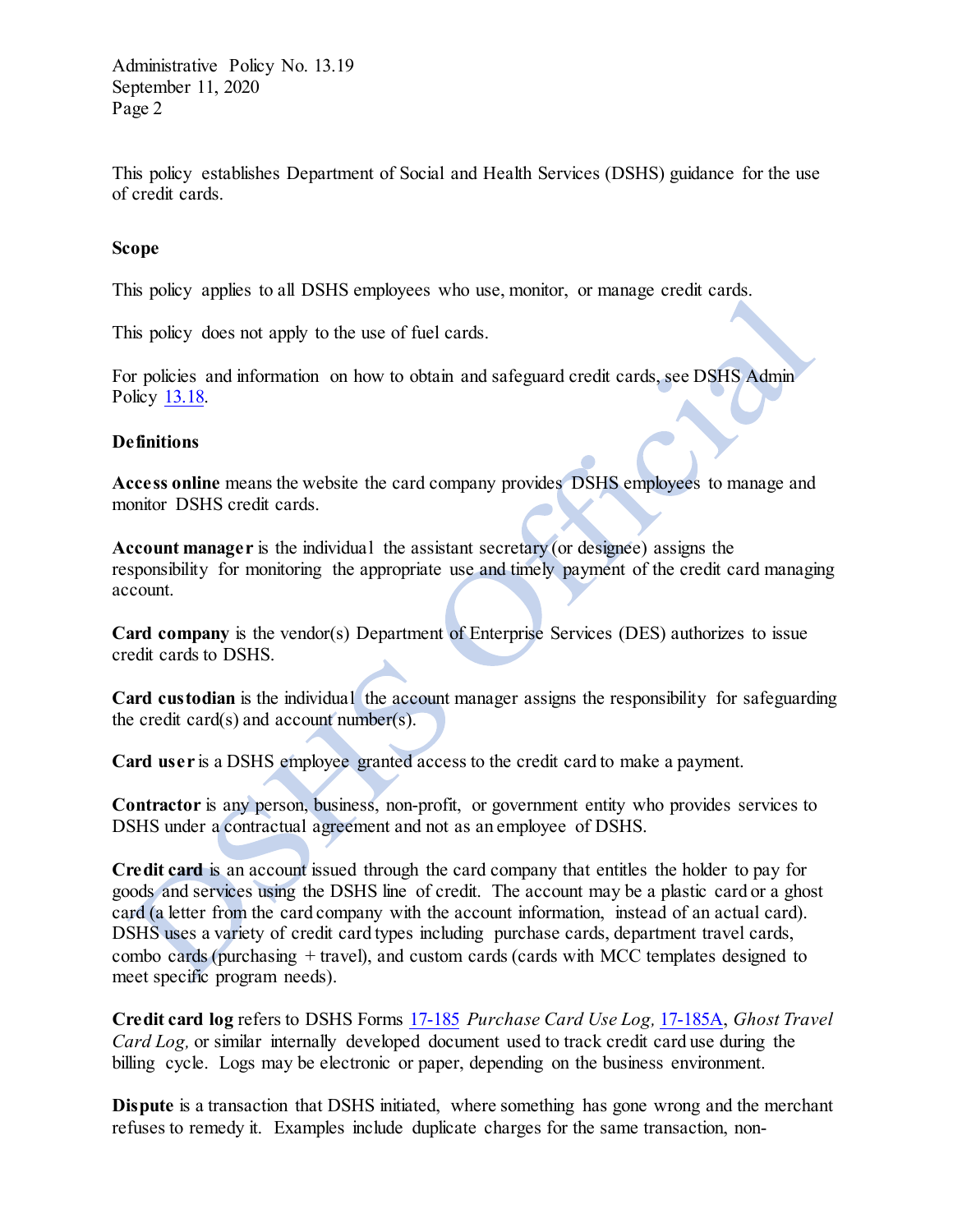Administrative Policy No. 13.19 September 11, 2020 Page 3

conforming or damaged goods, incorrect pricing, failure to issue a refund for returned items, or charged for a cancelled purchase.

Fiscal analyst is the employee responsible for processing payments to the card company, overseeing the accuracy of account coding, preparing financial reports, and reconciling credit card accounts.

**Fraud** is an unrecognized transaction that DSHS did not make or initiate.

**Managing account** means a parent account that contains a group of one or more credit cards. Managing accounts accept payments, but cannot accept charges for purchases.

**Merchant** means a business that accepts payment via credit card.

**Merchant category classification (MCC) codes** are four-digit numbers assigned to a merchant's credit card terminal when the merchant registers to accept Visa. These codes classify businesses by the type of goods or services provided.

**MCC templates** are preset restrictions to prevent credit cards from unauthorized or unallowable use by blocking certain MCC Codes. For example, liquor stores, gambling, and wire transfer MCCs are blocked on all DSHS credit cards. The program administrator creates standard MCC templates to provide general protection to all DSHS credit cards. Account managers may develop custom MCC templates to meet specific program needs.

**Program administrator** means the DSHS Purchase Card Program Specialist within the headquarters Central Purchasing Unit. This person is responsible for providing oversight, training, advice, direction, consultation and assistance related to credit cards.

**Single purchase limit** is the maximum amount per transaction allowed for a credit card.

**TRACKS** - DSHS official system for processing, monitoring and reporting purchasing and asset activity within the agency.

#### **Policy**

- **A.** DSHS Administrations are encouraged to use credit cards as a form of payment to take advantage of rebates available through the Card Company, when economically feasible.
- **B.** Credit cards may not be used to avoid or bypass appropriate procurement procedures established by the Office of Financial Management (OFM), Department of Enterprise Services (DES), or DSHS.
- **C.** DSHS Administrations must ensure credit card transactions comply with applicable state and federal purchasing and travel requirements including, but not limited to the following: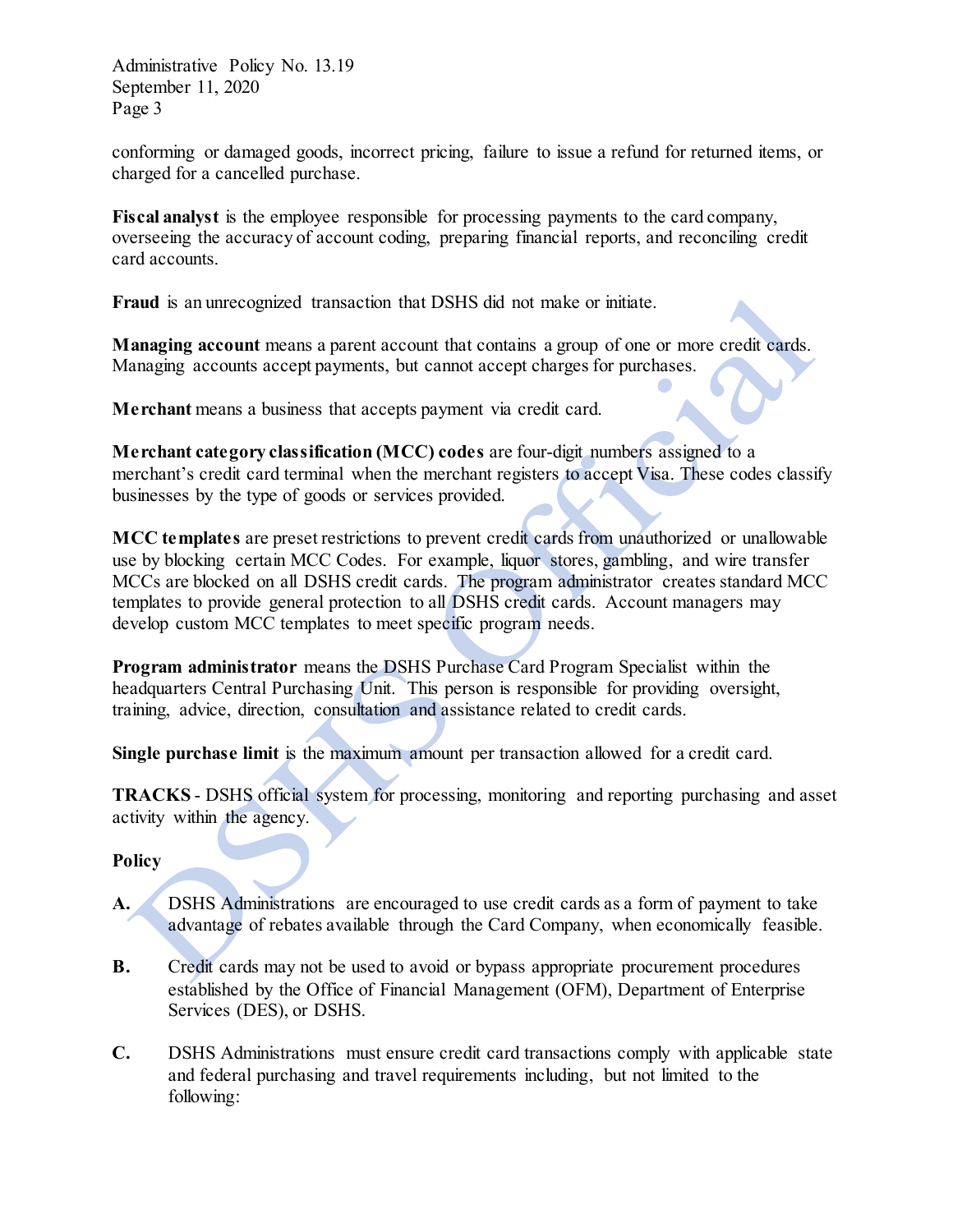- 1. Mandatory use of state contracts;
- 2. DSHS Administrative Policy [13.08,](http://one.dshs.wa.lcl/Policies/Administrative/DSHS-AP-13-08.pdf) Purchased Goods and Services;
- 3. DSHS Administrative Policy [13.12](http://one.dshs.wa.lcl/Policies/Administrative/DSHS-AP-13-12.pdf) Competitive Procurements;
- 4. DSHS Administrative Policy [13.16](http://one.dshs.wa.lcl/Policies/Administrative/DSHS-AP-13-16.pdf) Performance Based Contracting;
- 5. Delegated authority limits [\(DSHS CPU Delegated Authority Website\)](http://one.dshs.wa.lcl/FS/OSS/CPU/Purchasing/Pages/DelegationMatrix.aspx);
- 6. Office of Minority and Women's Business Enterprises (OMWBE) requirements;
- 7. DSHS Administrative Policy Subchapter [19.10,](http://one.dshs.wa.lcl/policies/Pages/default.aspx) Travel Policies; and
- 8. [SAAM Chapter 10,](http://www.ofm.wa.gov/policy/10.htm) Travel
- **D.** Credit cards must not be used in any manner listed below (adapted from DES Policy [FO.03.01\)](https://des.wa.gov/sites/default/files/public/documents/Finance/StatewideCardPolicy.pdf)
	- 1. Splitting purchases to circumvent the single purchase limit on a card, or to avoid competitive bidding limits or delegated authority limits;
	- 2. Cash advances;
	- 3. Gifts or donations (excluding items for employee recognition awards);
	- 4. Purchases between state agencies or between internal departments within an agency, unless prior written approval is received from OFM based on the requirements in SAA[M Subsection 40.20.20;](http://www.ofm.wa.gov/policy/40.40.htm#40.40.10)
	- 5. Prepayments more than 60 days in advance, unless otherwise authorized by statute or rule (refer to SAAM subsection [85.32.50\)](https://www.ofm.wa.gov/sites/default/files/public/legacy/policy/85.32.htm#85.32.50); and
	- 6. Purchases from any merchant, product, or service normally considered to be inappropriate use of state funds, such as:
		- a. Items for personal use, including employee personal meals or fuel for employee-owned vehicles;
		- b. Goods or services from any member of the card user's immediate family; c. Equipment, materials, services, or supplies restricted by state statutes,
		- rules, policies, procedures, guidelines, or contractual agreements; and
		- d. Alcoholic beverages or liquor licenses, unless permitted by statute or rule.
- **E.** Credit cards must not be used to make purchases for contractors unless specified in contract. Purchases for contractors must be made in accordance with the provisions of the appropriate contract.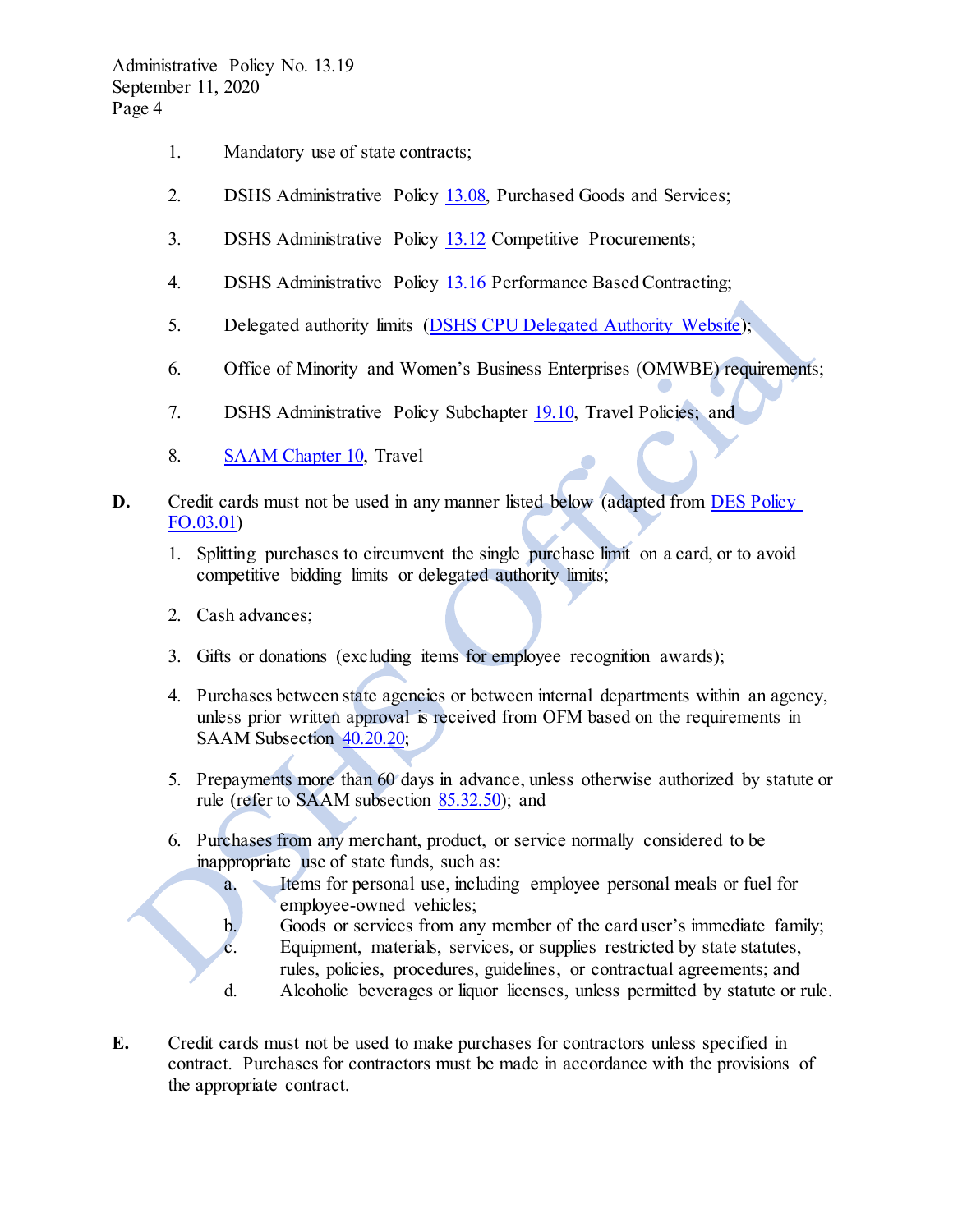- **F.** DSHS must file disputes with the card company within 60 days of the date on the statement on which the disputed or allegedly incorrect transaction first appeared.
	- 1. Card custodians must make a reasonable attempt to resolve disputes with the merchant before requesting a dispute with the card company.
	- 2. Card custodians, fiscal analysts, and account managers must contact the program administrator to request disputes with the card company.
	- 3. The program administrator will submit all disputes on behalf of DSHS offices.
- **G.** DSHS must report fraud to the card company within 60 days of the date on the statement on which the disputed or allegedly incorrect transaction first appeared.
	- 1. Card custodians, fiscal analysts, and account managers must report all identified fraud to the program administrator.
	- 2. The program administrator will initiate fraud cases on behalf of DSHS offices.
- **H.** Credit card account balances must be paid within 30 days of the statement date.
	- 1. Accounts that reach 90 days past due are subject to suspension and possible closure.
	- 2. Disputes are excluded from this requirement. Do not pay for disputed transactions unless the dispute is resolved in favor of the merchant.
- **I.** Administrations are responsible for developing written procedures that describe the payment and reconciliation processes and timelines specific to their card type(s), business needs, and program requirements.

# **Roles and Responsibilities**

# **A. Card users**

- 1. Obtain approval, in writing, prior to requesting use of the credit card.
- 2. Pay for only approved goods, services, or travel expenses.
- 3. Promptly provide receipts and packing slip (or signature confirming receipt of services) to the card custodian.
- 4. If checking out a plastic credit card, promptly return the card to the card custodian once the payment is completed.

#### **B. Card custodians**

1. Obtain written approval from the card user prior to releasing the credit card (or account number).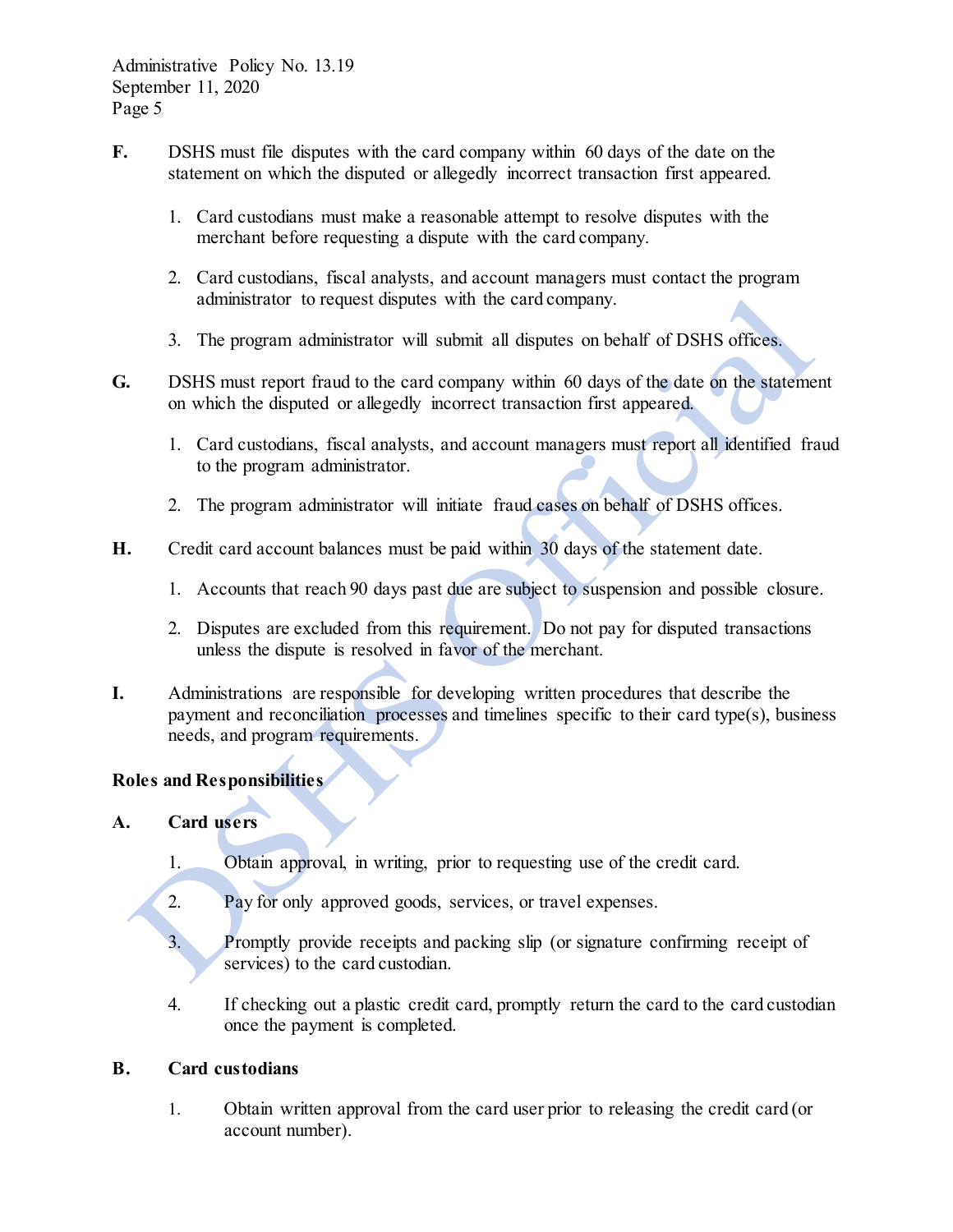- 2. Use DSHS Forms [17-185](http://forms.dshs.wa.lcl/formDetails.aspx?ID=9161) *Purchase Card Use Log,* [17-185A,](http://forms.dshs.wa.lcl/formDetails.aspx?ID=31029) *Ghost Travel Card Log* (or similar internally developed form) to record the check out or use of the credit card.
- 3. Collect receipts and packing slip (or signature confirming receipt of services) from card users and attach to the corresponding approval document.
- 4. Use the monthly billing statement or transaction reports from Access Online to compile supporting documentation into an organized packet for payment by the fiscal analyst. Supporting documentation must meet minimum requirements outlined in SAAM 85.32 Goods and Services expenditures and include a credit card log.
- 5. Promptly forward the statement or transaction report and all supporting documentation, in an organized packet, for approval and payment in accordance with administration policy and procedures.
- 6. Submit dispute requests to the program administrator for any disputes that could not be resolved with the merchant. If a dispute is filed, monitor and cooperate with the card company's investigation of the dispute, which may include gathering documentation or answering questions.
- 7. Report fraud to the account manager and program administrator.

# **C. Account managers**

- 1. Develop and implement a process to monitor credit card transactions to ensure:
	- a. Card users make only allowable purchases, in accordance with all applicable laws and policies.
		- b. Disputes and fraud are reported within 60 days.
- 2. Develop and implement a process to monitor the managing account to ensure: a. Account balances are paid within 30 days of the statement date.
	- b. Payments post accurately to the correct managing account, for the correct amount.

# **D. Fiscal analysts**

- 1. Process payments in accordance with [SAAM Chapter 85.32.](http://www.ofm.wa.gov/policy/85.32.htm)
- 2. Identify the correct managing account number on the payment document.
- 3. Pay credit card balances within 30 days of the statement date.
- 4. Contact the program administrator to request:
	- a. Refunds of credit balances or overpayments made to the card company; and